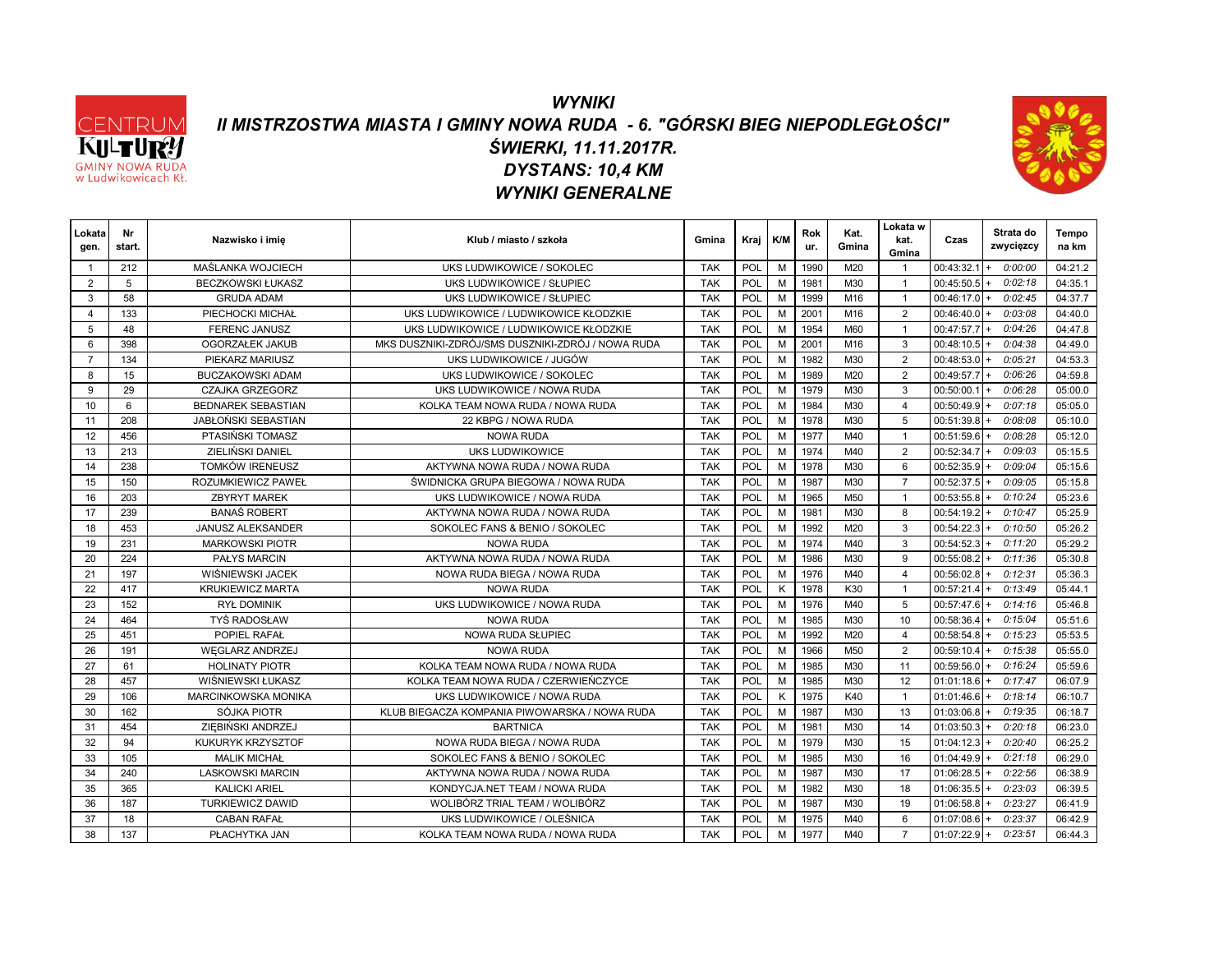| 39 | 435 | ZAMOZSKA MAGDALENA        | <b>NOWA RUDA</b>            | <b>TAK</b> | POL        |   | 1985 | K30             | $\overline{2}$ | $01:09:06.9+$  | 0:25:35 | 06:54.7 |
|----|-----|---------------------------|-----------------------------|------------|------------|---|------|-----------------|----------------|----------------|---------|---------|
| 40 | 216 | GÓRSKI BARTOSZ            | <b>NOWA RUDA</b>            | <b>TAK</b> | POL        | M | 1985 | M30             | 20             | $01:10:34.4$ + | 0:27:02 | 07:03.4 |
| 41 | 124 | OKOŃSKI RAFAŁ             | <b>NOWA RUDA</b>            | <b>TAK</b> | POL        | M | 1994 | M20             | 5              | 01:10:42.2     | 0:27:10 | 07:04.2 |
| 42 | 114 | MOŻWIŁO MAREK             | UKS LUDWIKOWICE / NOWA RUDA | <b>TAK</b> | POL        | M | 1947 | M70             |                | $01:11:20.0+$  | 0:27:48 | 07:08.0 |
| 43 | 19  | CHORZEPA ARTUR            | UKS LUDWIKOWICE / WOLIBÓRZ  | <b>TAK</b> | POL        | м | 1967 | M <sub>50</sub> | 3              | 01:12:57.2     | 0:29:25 | 07:17.7 |
| 44 | 243 | <b>BANASIAK KATARZYNA</b> | NOWA RUDA BIEGA / NOWA RUDA | <b>TAK</b> | POL        |   | 1983 | K30             | 3              | $01:13:30.3 +$ | 0:29:58 | 07:21.0 |
| 45 | 164 | STANIOCHA OKTAWIAN        | <b>NOWA RUDA</b>            | <b>TAK</b> | POL        | M | 1985 | M30             | 21             | $01:14:05.6$ + | 0:30:33 | 07:24.6 |
| 46 | 196 | WIŚNIEWSKA AGNIESZKA      | NOWA RUDA BIEGA / NOWA RUDA | <b>TAK</b> | POL        |   | 1980 | K30             |                | 01:14:08.7     | 0:30:37 | 07:24.9 |
| 47 | 413 | PECAK DARIUSZ             | <b>NOWA RUDA</b>            | <b>TAK</b> | POL        | м | 1970 | M40             | 8              | $01:15:10.5$ + | 0:31:38 | 07:31.1 |
| 48 | 459 | <b>KRZESIK JADWIGA</b>    | NOWA RUDA SŁUPIEC           | <b>TAK</b> | POL        |   | 1964 | K <sub>50</sub> |                | 01:15:25.0     | 0:31:53 | 07:32.5 |
| 49 | 202 | <b>ZBYRYT HALINA</b>      | UKS LUDWIKOWICE / NOWA RUDA | <b>TAK</b> | POL        |   | 1973 | K40             | 2              | $01:16:11.5$ + | 0:32:39 | 07:37.2 |
| 50 | 115 | MOŻYŃSKI TOMASZ           | <b>NOWA RUDA</b>            | <b>TAK</b> | POL        | M | 1989 | M20             | 6              | $01:25:25.8$ + | 0:41:54 | 08:32.6 |
|    | 207 | KUBICKA PATRYCJA          | <b>DZIKOWIEC</b>            | <b>TAK</b> | POL        |   | 2000 | K16             |                | $01:30:15.0 +$ | 0:46:43 | 09:01.5 |
| 52 | 65  | JEDOROWICZ ANNA           | LUDWIKOWICE KŁODZKIE        | <b>TAK</b> | POL        |   | 1990 | K20             |                | 01:30:41.      | 0:47:09 | 09:04.1 |
| 53 | 163 | STANIOCHA KATARZYNA       | ŚWIERKI                     | <b>TAK</b> | POL        |   | 1989 | K20             |                | $01:30:41.9$ + | 0:47:10 | 09:04.2 |
| 54 | 223 | <b>DUDKIEWICZ AGATA</b>   | NOWA RUDA / SŁUPIEC         | <b>TAK</b> | POL        |   | 1989 | K20             | 3              | 01:31:43.7     | 0:48:12 | 09:10.4 |
| 55 | 44  | DUTKIEWICZ BOGUSZ         | BROTHER IN ARMS / NOWA RUDA | <b>TAK</b> | <b>POL</b> | м | 1988 | M20             |                | $01:31:44.1$ + | 0:48:12 | 09:10.4 |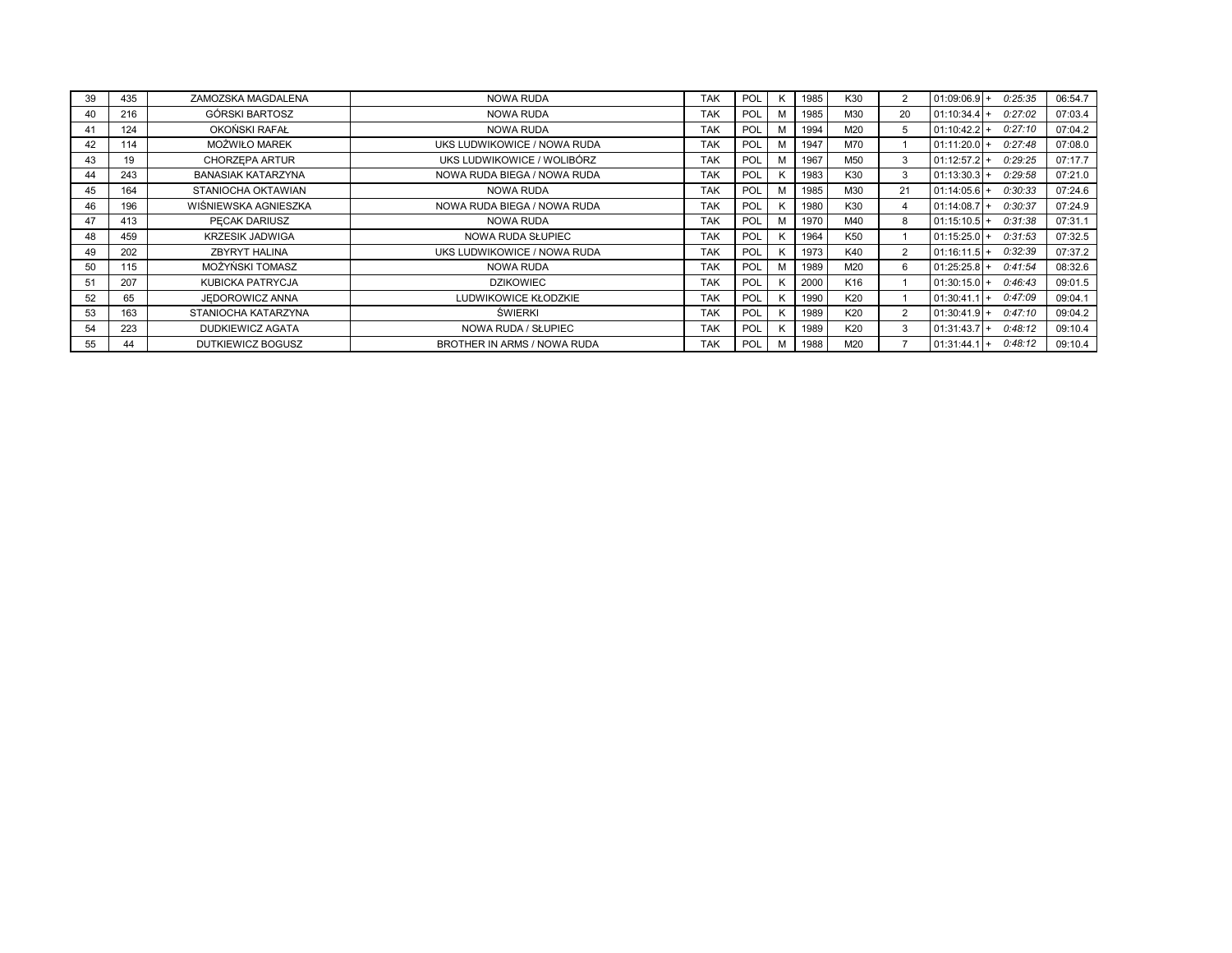#### *WYNIKI II MISTRZOSTWA MIASTA I GMINY NOWA RUDA - 6 GÓRSKI BIEG NIEPODLEŁOŚCI DYSTANS: 10,4 KM ŚWIERKI, 11.11.2017R. WYNIKI GENERALNE KOBIETY*

CENTRUM

KULTU **GMINY NOWA RUDA** w Ludwikowicach Kł.



| Lokata<br>gen. | Nr<br>start. | Nazwisko i imie            | Klub / miasto / szkoła      | Gmina      | Kraj K/M |   | <b>Rok</b><br>ur. | Kat.<br>Gmina   | Lokata w<br>kat.<br>Gmina | Czas       | Strata do<br>zwycięzcy | Tempo<br>na km |
|----------------|--------------|----------------------------|-----------------------------|------------|----------|---|-------------------|-----------------|---------------------------|------------|------------------------|----------------|
| 22             | 417          | <b>KRUKIEWICZ MARTA</b>    | NOWA RUDA                   | TAK        | POL      | K | 1978              | K30             |                           | 00:57:21.4 | 0:13:49                | 05:44.1        |
| 29             | 106          | <b>MARCINKOWSKA MONIKA</b> | UKS LUDWIKOWICE / NOWA RUDA | <b>TAK</b> | POL      | K | 1975              | K40             |                           | 01:01:46.6 | 0:18:14                | 06:10.7        |
| 39             | 435          | ZAMOZSKA MAGDALENA         | NOWA RUDA                   | <b>TAK</b> | POL      | K | 1985              | K30             | 2                         | 01:09:06.9 | 0:25:35                | 06:54.7        |
| 44             | 243          | <b>BANASIAK KATARZYNA</b>  | NOWA RUDA BIEGA / NOWA RUDA | <b>TAK</b> | POL      | K | 1983              | K30             | 3                         | 01:13:30.3 | 0:29:58                | 07:21.0        |
| 46             | 196          | WIŚNIEWSKA AGNIESZKA       | NOWA RUDA BIEGA / NOWA RUDA | <b>TAK</b> | POL      | K | 1980              | K30             |                           | 01:14:08.7 | 0:30:37                | 07:24.9        |
| 48             | 459          | <b>KRZESIK JADWIGA</b>     | NOWA RUDA SŁUPIEC           | <b>TAK</b> | POL      | K | 1964              | K <sub>50</sub> |                           | 01:15:25.0 | 0:31:53                | 07:32.5        |
| 49             | 202          | ZBYRYT HALINA              | UKS LUDWIKOWICE / NOWA RUDA | <b>TAK</b> | POL      | K | 1973              | K40             | 2                         | 01:16:11.5 | 0:32:39                | 07:37.2        |
| 51             | 207          | KUBICKA PATRYCJA           | <b>DZIKOWIEC</b>            | <b>TAK</b> | POL      | K | 2000              | K16             |                           | 01:30:15.0 | 0:46:43                | 09:01.5        |
| 52             | 65           | JEDOROWICZ ANNA            | LUDWIKOWICE KŁODZKIE        | <b>TAK</b> | POL      | K | 1990              | K20             |                           | 01:30:41   | 0:47:09                | 09:04.1        |
| 53             | 163          | STANIOCHA KATARZYNA        | ŚWIERKI                     | <b>TAK</b> | POL      | K | 1989              | K20             | $\sim$                    | 01:30:41.9 | 0:47:10                | 09:04.2        |
| 54             | 223          | DUDKIEWICZ AGATA           | NOWA RUDA / SŁUPIEC         | <b>TAK</b> | POL      | K | 1989              | K20             | 3                         | 01:31:43.7 | 0:48:12                | 09:10.4        |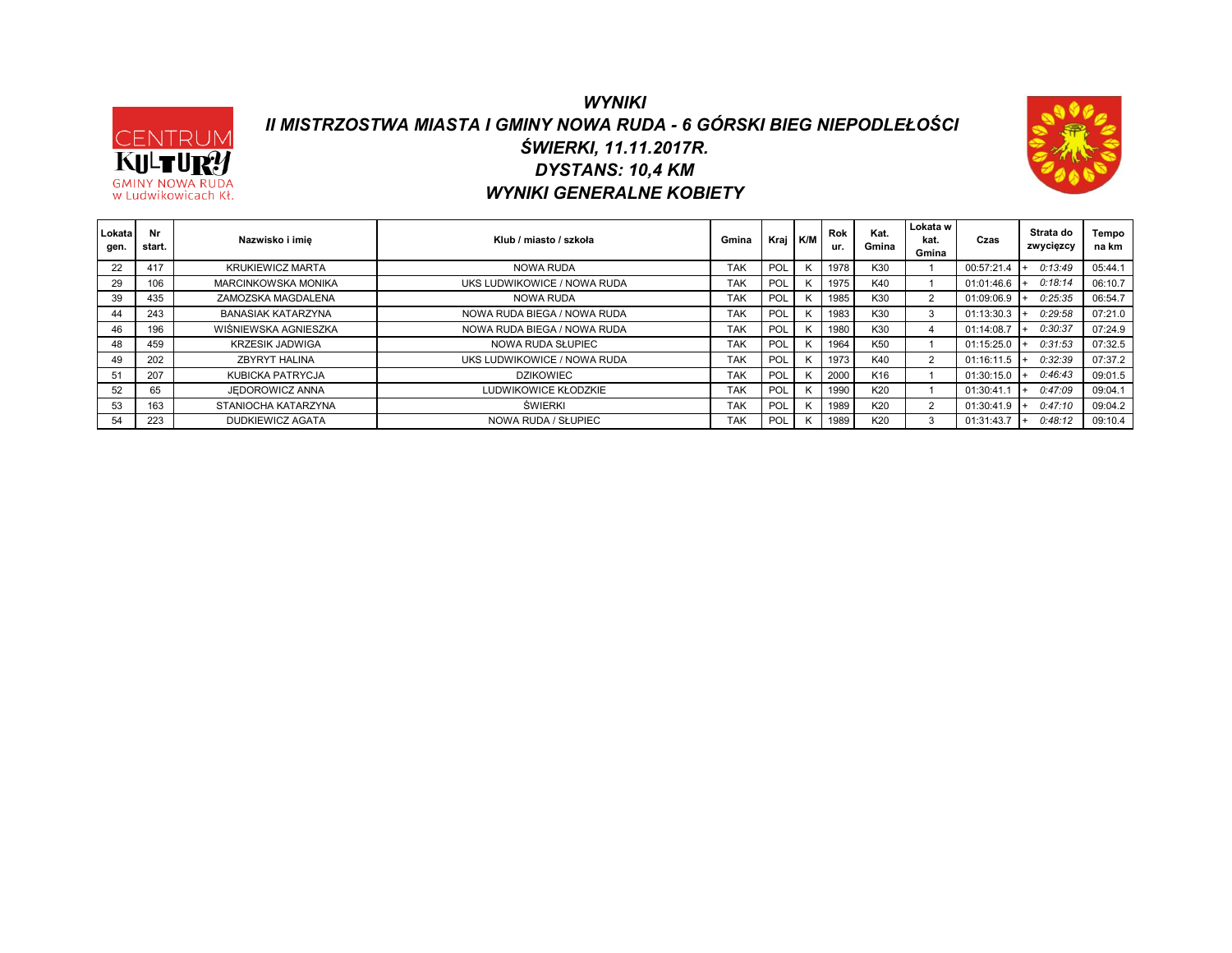# *WYNIKI II MISTRZOSTWA MIASTA I GMINY NOWA RUDA - 6. GÓRSKI BIEG NIEPODLEGŁOŚCI DYSTANS: 10,4 KM ŚWIERKI, 11.11.2017R. WYNIKI GENERALNE MĘŻCZYŹNI*



| Lokata<br>gen. | Nr<br>start. | Nazwisko i imie           | Klub / miasto / szkoła                            | Gmina      | Kraj       | K/M | Rok<br>ur. | Kat.<br>Gmina | Lokata w<br>kat.<br>Gmina | Czas       | Strata do<br>zwycięzcy | Tempo<br>na km |
|----------------|--------------|---------------------------|---------------------------------------------------|------------|------------|-----|------------|---------------|---------------------------|------------|------------------------|----------------|
|                | 212          | MAŚLANKA WOJCIECH         | UKS LUDWIKOWICE / SOKOLEC                         | <b>TAK</b> | POL        | M   | 1990       | M20           | $\mathbf{1}$              | 00:43:32.1 | 0:00:00                | 04:21.2        |
| $\overline{2}$ | 5            | <b>BECZKOWSKI ŁUKASZ</b>  | UKS LUDWIKOWICE / SŁUPIEC                         | <b>TAK</b> | <b>POL</b> | M   | 1981       | M30           | $\mathbf{1}$              | 00:45:50.5 | 0:02:18                | 04:35.1        |
| 3              | 58           | <b>GRUDA ADAM</b>         | UKS LUDWIKOWICE / SŁUPIEC                         | <b>TAK</b> | POL        | M   | 1999       | M16           | $\mathbf{1}$              | 00:46:17.0 | 0:02:45                | 04:37.7        |
| $\Delta$       | 133          | PIECHOCKI MICHAŁ          | UKS LUDWIKOWICE / LUDWIKOWICE KŁODZKIE            | <b>TAK</b> | POL        | M   | 2001       | M16           | 2                         | 00:46:40.0 | 0.03.08                | 04:40.0        |
| 5              | 48           | <b>FERENC JANUSZ</b>      | UKS LUDWIKOWICE / LUDWIKOWICE KŁODZKIE            | <b>TAK</b> | <b>POL</b> | M   | 1954       | M60           | $\overline{1}$            | 00:47:57.7 | 0:04:26                | 04:47.8        |
| 6              | 398          | OGORZAŁEK JAKUB           | MKS DUSZNIKI-ZDRÓJ/SMS DUSZNIKI-ZDRÓJ / NOWA RUDA | <b>TAK</b> | <b>POL</b> | M   | 2001       | M16           | 3                         | 00:48:10.5 | 0:04:38                | 04:49.0        |
| $\overline{7}$ | 134          | PIEKARZ MARIUSZ           | UKS LUDWIKOWICE / JUGÓW                           | <b>TAK</b> | POL        | M   | 1982       | M30           | $\overline{2}$            | 00:48:53.0 | 0:05:21                | 04:53.3        |
| 8              | 15           | <b>BUCZAKOWSKI ADAM</b>   | UKS LUDWIKOWICE / SOKOLEC                         | <b>TAK</b> | <b>POL</b> | M   | 1989       | M20           | 2                         | 00:49:57.7 | 0:06:26                | 04:59.8        |
| 9              | 29           | CZAJKA GRZEGORZ           | UKS LUDWIKOWICE / NOWA RUDA                       | <b>TAK</b> | <b>POL</b> | M   | 1979       | M30           | 3                         | 00:50:00.1 | 0:06:28                | 05:00.0        |
| 10             | 6            | <b>BEDNAREK SEBASTIAN</b> | KOLKA TEAM NOWA RUDA / NOWA RUDA                  | <b>TAK</b> | <b>POL</b> | M   | 1984       | M30           | $\overline{4}$            | 00:50:49.9 | 0:07:18                | 05:05.0        |
| 11             | 208          | JABŁONSKI SEBASTIAN       | 22 KBPG / NOWA RUDA                               | <b>TAK</b> | POL        | M   | 1978       | M30           | 5                         | 00:51:39.8 | 0.08.08                | 05:10.0        |
| 12             | 456          | PTASINSKI TOMASZ          | <b>NOWA RUDA</b>                                  | <b>TAK</b> | POL        | M   | 1977       | M40           | $\overline{1}$            | 00:51:59.6 | 0:08:28                | 05:12.0        |
| 13             | 213          | ZIELIŃSKI DANIEL          | UKS LUDWIKOWICE                                   | <b>TAK</b> | <b>POL</b> | M   | 1974       | M40           | 2                         | 00:52:34.7 | 0:09:03                | 05:15.5        |
| 14             | 238          | TOMKÓW IRENEUSZ           | AKTYWNA NOWA RUDA / NOWA RUDA                     | <b>TAK</b> | POL        | M   | 1978       | M30           | 6                         | 00:52:35.9 | 0:09:04                | 05:15.6        |
| 15             | 150          | ROZUMKIEWICZ PAWEŁ        | ŚWIDNICKA GRUPA BIEGOWA / NOWA RUDA               | <b>TAK</b> | POL        | M   | 1987       | M30           | $\overline{7}$            | 00:52:37.5 | 0:09:05                | 05:15.8        |
| 16             | 203          | <b>ZBYRYT MAREK</b>       | UKS LUDWIKOWICE / NOWA RUDA                       | <b>TAK</b> | POL        | M   | 1965       | M50           | $\mathbf{1}$              | 00:53:55.8 | 0:10:24                | 05:23.6        |
| 17             | 239          | <b>BANAŚ ROBERT</b>       | AKTYWNA NOWA RUDA / NOWA RUDA                     | <b>TAK</b> | POL        | M   | 1981       | M30           | 8                         | 00:54:19.2 | 0:10:47                | 05:25.9        |
| 18             | 453          | <b>JANUSZ ALEKSANDER</b>  | SOKOLEC FANS & BENIO / SOKOLEC                    | <b>TAK</b> | POL        | M   | 1992       | M20           | 3                         | 00:54:22.3 | 0:10:50                | 05:26.2        |
| 19             | 231          | <b>MARKOWSKI PIOTR</b>    | <b>NOWA RUDA</b>                                  | <b>TAK</b> | POL        | M   | 1974       | M40           | 3                         | 00:54:52.3 | 0:11:20                | 05:29.2        |
| 20             | 224          | <b>PAŁYS MARCIN</b>       | AKTYWNA NOWA RUDA / NOWA RUDA                     | <b>TAK</b> | POL        | M   | 1986       | M30           | 9                         | 00:55:08.2 | 0:11:36                | 05:30.8        |
| 21             | 197          | WIŚNIEWSKI JACEK          | NOWA RUDA BIEGA / NOWA RUDA                       | <b>TAK</b> | POL        | M   | 1976       | M40           | $\overline{4}$            | 00:56:02.8 | 0:12:31                | 05:36.3        |
| 23             | 152          | <b>RYŁ DOMINIK</b>        | UKS LUDWIKOWICE / NOWA RUDA                       | <b>TAK</b> | POL        | M   | 1976       | M40           | 5                         | 00:57:47.6 | 0:14:16                | 05:46.8        |
| 24             | 464          | <b>TYŚ RADOSŁAW</b>       | <b>NOWA RUDA</b>                                  | <b>TAK</b> | <b>POL</b> | M   | 1985       | M30           | 10                        | 00:58:36.4 | 0:15:04                | 05:51.6        |
| 25             | 451          | POPIEL RAFAŁ              | NOWA RUDA SŁUPIEC                                 | <b>TAK</b> | POL        | M   | 1992       | M20           | $\overline{4}$            | 00:58:54.8 | 0:15:23                | 05:53.5        |
| 26             | 191          | <b>WEGLARZ ANDRZEJ</b>    | NOWA RUDA                                         | <b>TAK</b> | POL        | M   | 1966       | M50           | $\overline{2}$            | 00:59:10.4 | 0:15:38                | 05:55.0        |
| 27             | 61           | <b>HOLINATY PIOTR</b>     | KOLKA TEAM NOWA RUDA / NOWA RUDA                  | <b>TAK</b> | <b>POL</b> | M   | 1985       | M30           | 11                        | 00:59:56.0 | 0:16:24                | 05:59.6        |
| 28             | 457          | WIŚNIEWSKI ŁUKASZ         | KOLKA TEAM NOWA RUDA / CZERWIEŃCZYCE              | <b>TAK</b> | POL        | M   | 1985       | M30           | 12                        | 01:01:18.6 | 0:17:47                | 06:07.9        |
| 30             | 162          | SÓJKA PIOTR               | KLUB BIEGACZA KOMPANIA PIWOWARSKA / NOWA RUDA     | <b>TAK</b> | POL        | M   | 1987       | M30           | 13                        | 01:03:06.8 | 0:19:35                | 06:18.7        |
| 31             | 454          | ZIEBIŃSKI ANDRZEJ         | <b>BARTNICA</b>                                   | <b>TAK</b> | POL        | M   | 1981       | M30           | 14                        | 01:03:50.3 | 0:20:18                | 06:23.0        |
| 32             | 94           | KUKURYK KRZYSZTOF         | NOWA RUDA BIEGA / NOWA RUDA                       | <b>TAK</b> | POL        | M   | 1979       | M30           | 15                        | 01:04:12.3 | 0:20:40                | 06:25.2        |
| 33             | 105          | <b>MALIK MICHAŁ</b>       | SOKOLEC FANS & BENIO / SOKOLEC                    | <b>TAK</b> | POL        | M   | 1985       | M30           | 16                        | 01:04:49.9 | 0:21:18                | 06:29.0        |
| 34             | 240          | <b>LASKOWSKI MARCIN</b>   | AKTYWNA NOWA RUDA / NOWA RUDA                     | <b>TAK</b> | POL        | M   | 1987       | M30           | 17                        | 01:06:28.5 | 0:22:56                | 06:38.9        |
| 35             | 365          | KALICKI ARIEL             | KONDYCJA.NET TEAM / NOWA RUDA                     | <b>TAK</b> | <b>POL</b> | M   | 1982       | M30           | 18                        | 01:06:35.5 | 0:23:03                | 06:39.5        |
| 36             | 187          | <b>TURKIEWICZ DAWID</b>   | WOLIBÓRZ TRIAL TEAM / WOLIBÓRZ                    | <b>TAK</b> | POL        | M   | 1987       | M30           | 19                        | 01:06:58.8 | 0:23:27                | 06:41.9        |
| 37             | 18           | <b>CABAN RAFAŁ</b>        | UKS LUDWIKOWICE / OLEŚNICA                        | <b>TAK</b> | POL        | M   | 1975       | M40           | 6                         | 01:07:08.6 | 0:23:37                | 06:42.9        |
| 38             | 137          | PŁACHYTKA JAN             | KOLKA TEAM NOWA RUDA / NOWA RUDA                  | <b>TAK</b> | POL        | M   | 1977       | M40           | $\overline{7}$            | 01:07:22.9 | 0:23:51                | 06:44.3        |
| 40             | 216          | GÓRSKI BARTOSZ            | <b>NOWA RUDA</b>                                  | <b>TAK</b> | POL        | M   | 1985       | M30           | 20                        | 01:10:34.4 | 0:27:02                | 07:03.4        |
| 41             | 124          | OKOŃSKI RAFAŁ             | <b>NOWA RUDA</b>                                  | <b>TAK</b> | POL        | M   | 1994       | M20           | 5                         | 01:10:42.2 | 0:27:10<br>$+$         | 07:04.2        |

CENTRUM **GMINY NOWA RU** w Ludwikowicach Kł.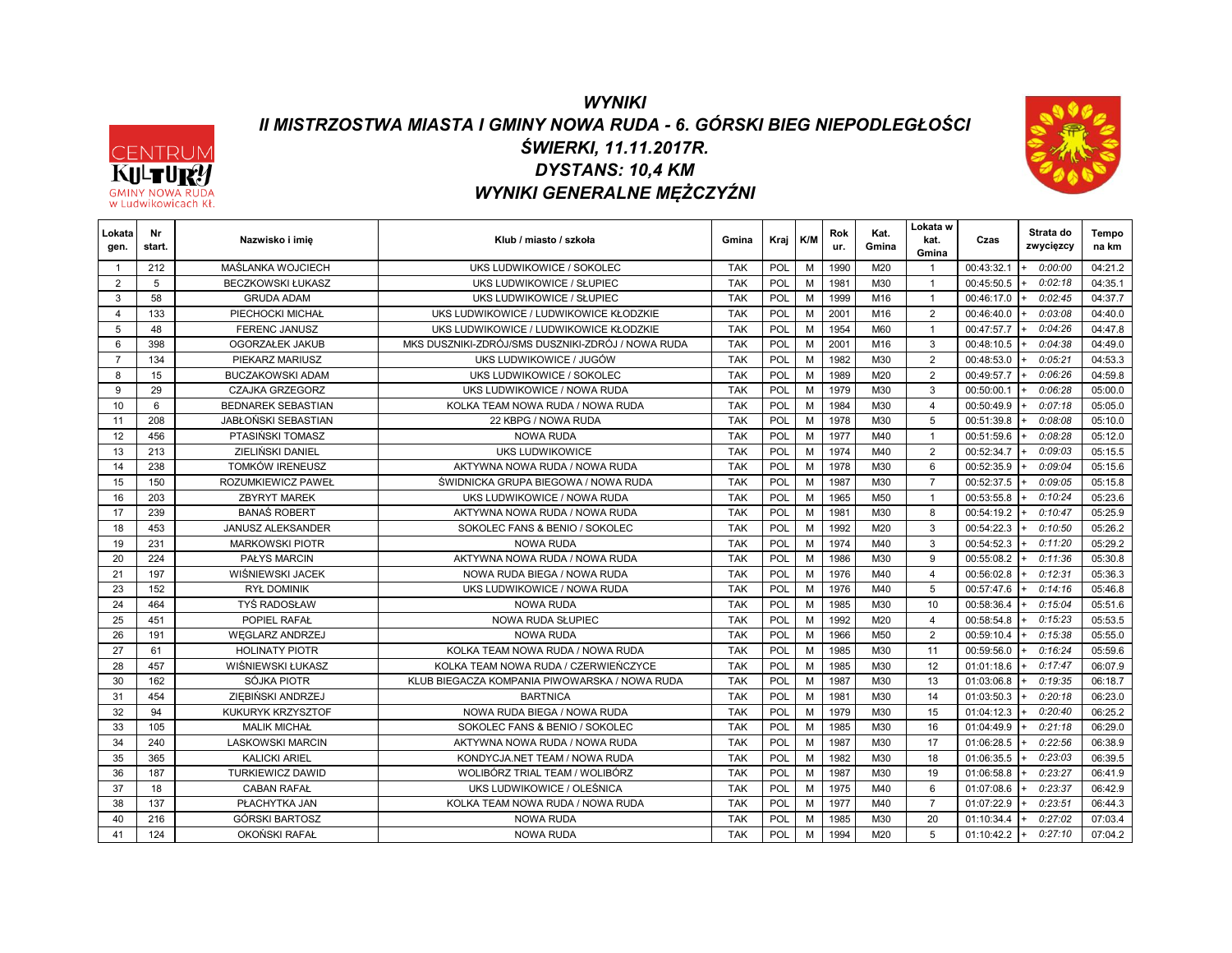| 42 | 114 | MOŻWIŁO MAREK      | UKS LUDWIKOWICE / NOWA RUDA | <b>TAK</b> | POL |   | 1947 | M70 |    | 01:11:20.0 | 0:27:48 | 07:08.0 |
|----|-----|--------------------|-----------------------------|------------|-----|---|------|-----|----|------------|---------|---------|
|    | 19  | CHORZEPA ARTUR     | UKS LUDWIKOWICE / WOLIBÓRZ  | <b>TAK</b> | POL | M | 1967 | M50 |    | 01:12:57.2 | 0:29:25 | 07:17.7 |
|    | 164 | STANIOCHA OKTAWIAN | NOWA RUDA                   | <b>TAK</b> | POL | M | 1985 | M30 | 21 | 01:14:05.6 | 0:30:33 | 07:24.6 |
|    | 413 | PECAK DARIUSZ      | NOWA RUDA                   | <b>TAK</b> | POL |   | 1970 | M40 |    | 01:15:10.5 | 0:31:38 | 07:31.1 |
|    | 115 | MOŻYŃSKI TOMASZ    | NOWA RUDA                   | <b>TAK</b> | POL |   | 1989 | M20 | 6  | 01:25:25.8 | 0:41:54 | 08:32.6 |
|    | 44  | DUTKIEWICZ BOGUSZ  | BROTHER IN ARMS / NOWA RUDA | <b>TAK</b> | POL |   | 1988 | M20 |    | 01:31:44   | 0:48:12 | 09:10.4 |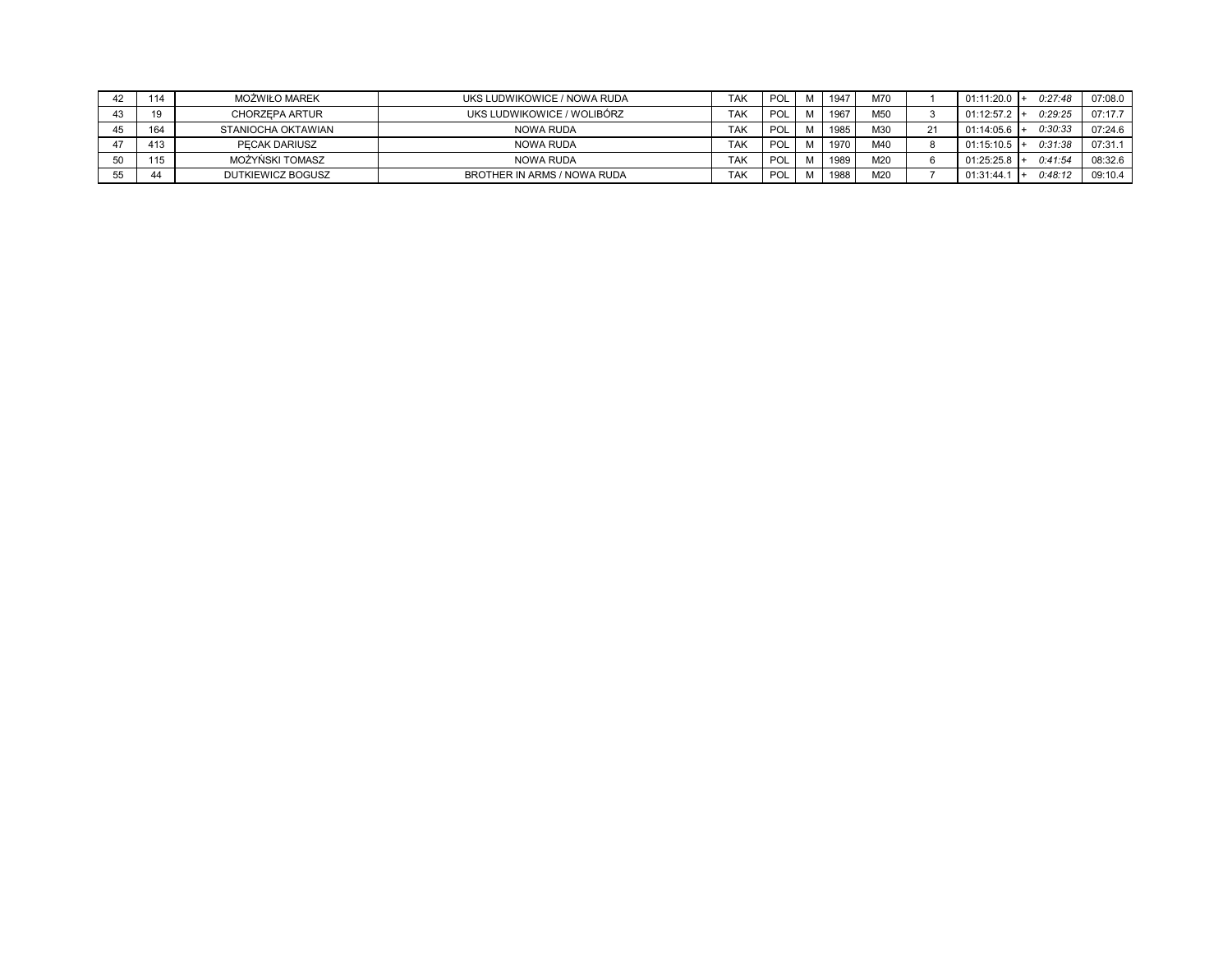# *WYNIKI II MISTRZOSTWA MIASTA I GMINY NOWA RUDA - 6. GÓRSKI BIEG NIEPODLEGŁOŚCI ŚWIERKI, 11.11.2017R. DYSTANS: 10,4 KM KAT. K16 (KOBIETY 16-19 LAT)*

CENTRUM

**GMINY NOWA RUDA**<br>w Ludwikowicach Kł.

**KULT** 



| Lokata<br>gen. | Nr<br>start. | Nazwisko i imie  | Klub / miasto / szkoła | Gmina      | Krai | K/M | Rok<br>ur. | Kat.<br>Gmina | Lokata w<br>kat.<br>Gmina | Czas           | Strata do<br>zwyciezcy | Tempo<br>na km |
|----------------|--------------|------------------|------------------------|------------|------|-----|------------|---------------|---------------------------|----------------|------------------------|----------------|
| 51             | 207          | KUBICKA PATRYCJA | <b>DZIKOWIEC</b>       | <b>TAK</b> | POL  |     | 2000       | K16           |                           | $01:30:15.0$ + | 0:46:43                | 09:01.5        |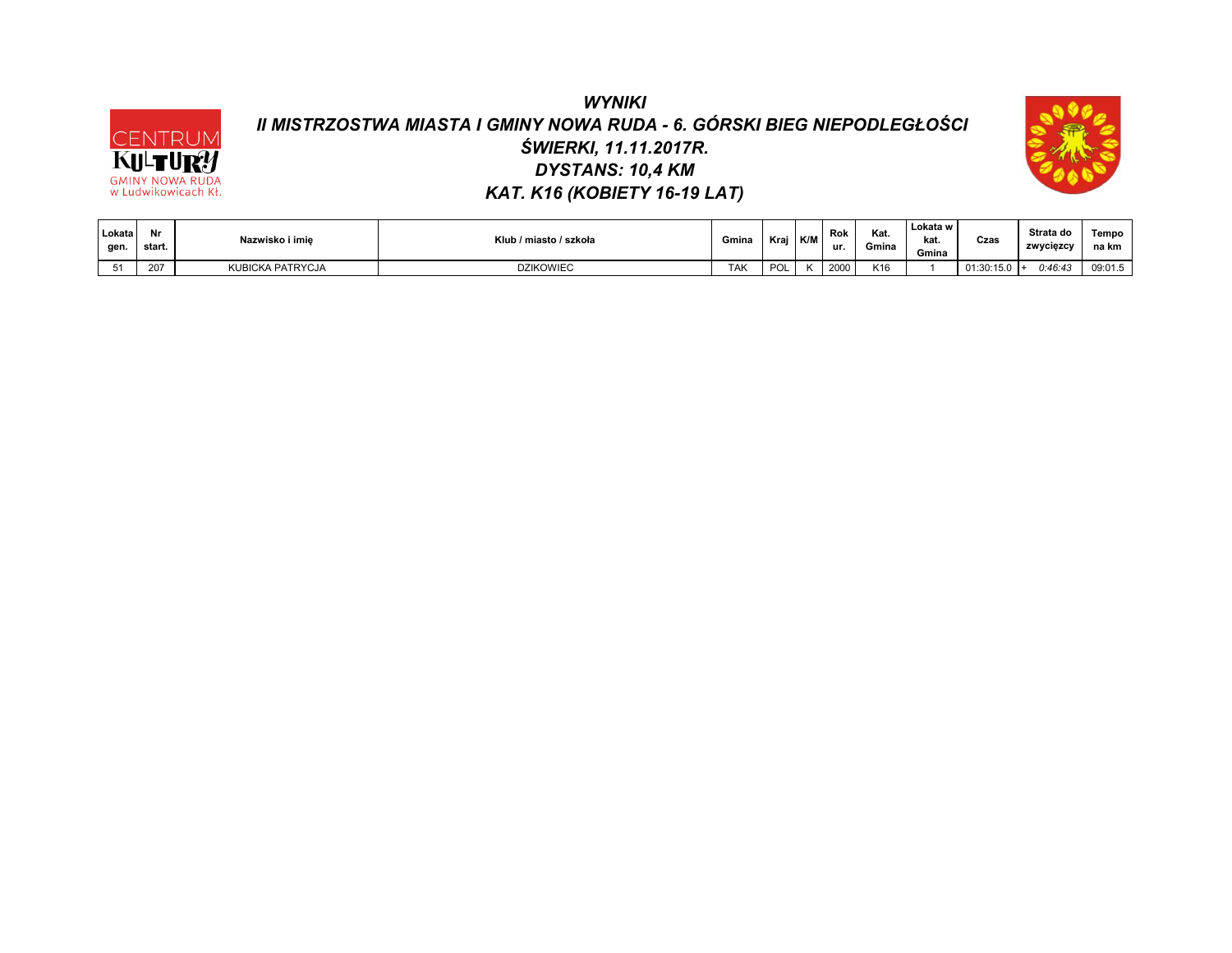# *WYNIKI II MISTRZOSTWA MIASTA I GMINY NOWA RUDA - 6. GÓRSKI BIEG NIEPODLEGŁOŚCI DYSTANS: 10,4 KM ŚWIERKI, 11.11.2017R. KAT. K20 (KOBIETY 20-29 LAT)*

CENTRUM

**KULTURY** 



| Lokata<br>gen. | Nr<br>start. | Nazwisko i imie     | Klub / miasto / szkoła | Gmina      | Kraj | K/M | Rok<br>ur. | Kat.<br>Gmina | Lokata w<br>kat.<br>Gmina | Czas           | Strata do<br>zwycięzcy | Tempo<br>na km |
|----------------|--------------|---------------------|------------------------|------------|------|-----|------------|---------------|---------------------------|----------------|------------------------|----------------|
| 52             | 65           | JEDOROWICZ ANNA     | LUDWIKOWICE KŁODZKIE   | <b>TAK</b> | POL  |     | 1990       | K20           |                           | 01:30:41.1     | 0:47:09                | 09:04.1        |
| 53             | 163          | STANIOCHA KATARZYNA | <b>SWIERKI</b>         | <b>TAK</b> | POL  |     | 1989       | K20           |                           | $01:30:41.9$ + | 0:47:10                | 09:04.2        |
| 54             | 223          | DUDKIEWICZ AGATA    | NOWA RUDA / SŁUPIEC    | <b>TAK</b> | POL  |     | 1989       | K20           |                           | 01:31:43.7     | 0:48:12                | 09:10.4        |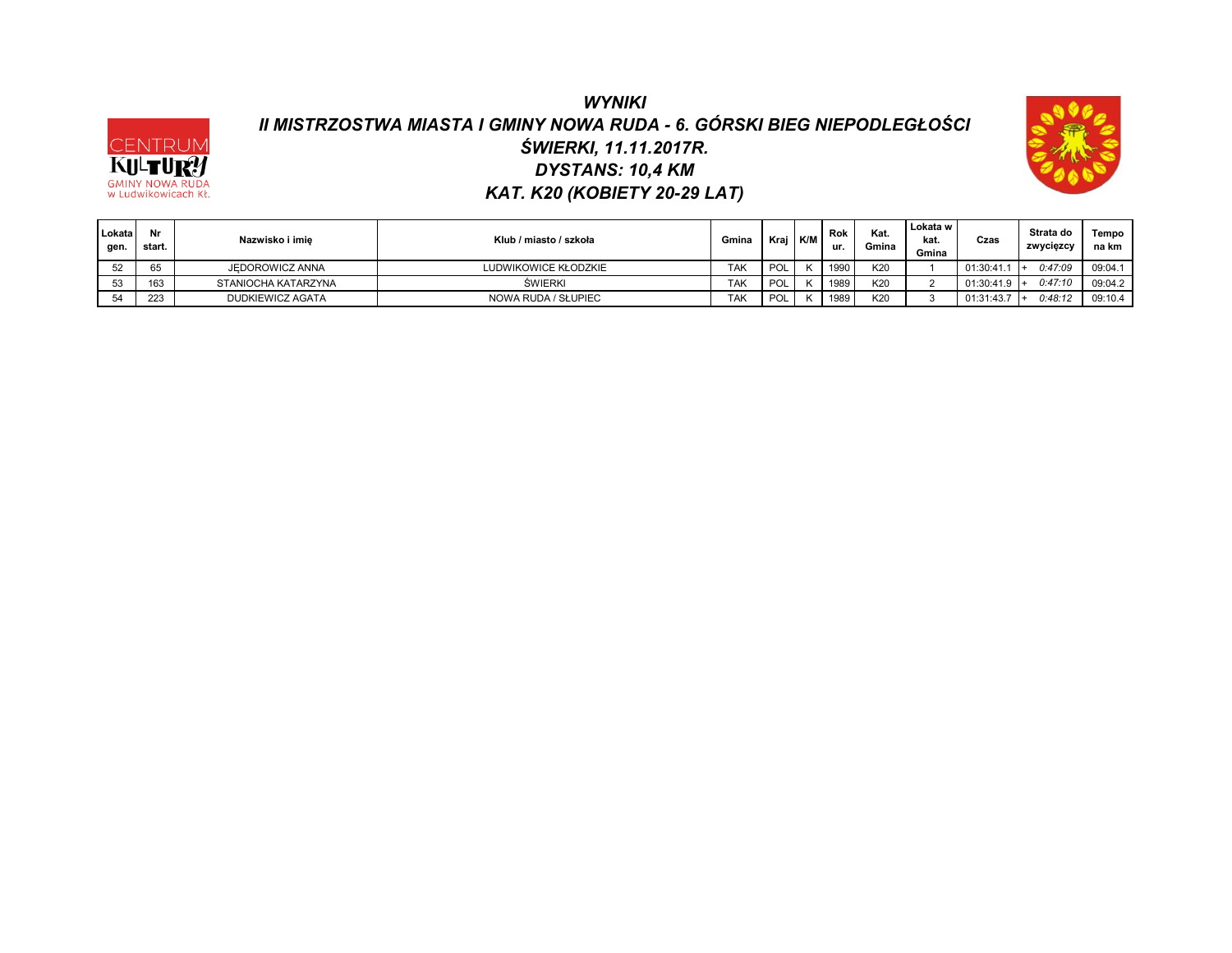## *WYNIKI II MISTRZOSTWA MIASTA I GMINY NOWA RUDA - 6. GÓRSKI BIEG NIEPODLEGŁOŚCI DYSTANS: 10,4 KM ŚWIERKI, 11.11.2017R. KAT. K30 (KOBIETY 30-39 LAT)*

CENTRUM

KILTU **GMINY NOWA RUDA** w Ludwikowicach Kł.



| Lokata<br>gen. | Nr<br>start. | Nazwisko i imie      | Klub / miasto / szkoła      | Gmina      | Kraj | K/M | Rok<br>ur. | Kat.<br>Gmina | Lokata w<br>kat.<br>Gmina | Czas           | Strata do<br>zwycięzcy | Tempo<br>na km |
|----------------|--------------|----------------------|-----------------------------|------------|------|-----|------------|---------------|---------------------------|----------------|------------------------|----------------|
| nn.            | 417          | KRUKIEWICZ MARTA     | NOWA RUDA                   | <b>TAK</b> | POL  |     | 1978       | K30           |                           | $00:57:21.4$ + | 0:13:49                | 05:44.1        |
| 39             | 435          | ZAMOZSKA MAGDALENA   | NOWA RUDA                   | <b>TAK</b> | POL  |     | 1985       | K30           |                           | $01:09:06.9$ + | 0:25:35                | 06:54.7        |
|                | 243          | BANASIAK KATARZYNA   | NOWA RUDA BIEGA / NOWA RUDA | <b>TAK</b> | POL  |     | 1983       | K30           |                           | 01:13:30.3     | 0:29:58                | 07:21.0        |
| 46             | 196          | WIŚNIEWSKA AGNIESZKA | NOWA RUDA BIEGA / NOWA RUDA | <b>TAK</b> | POL  |     | 1980       | K30           |                           | 01:14:08.7     | 0:30:37                | 07:24.9        |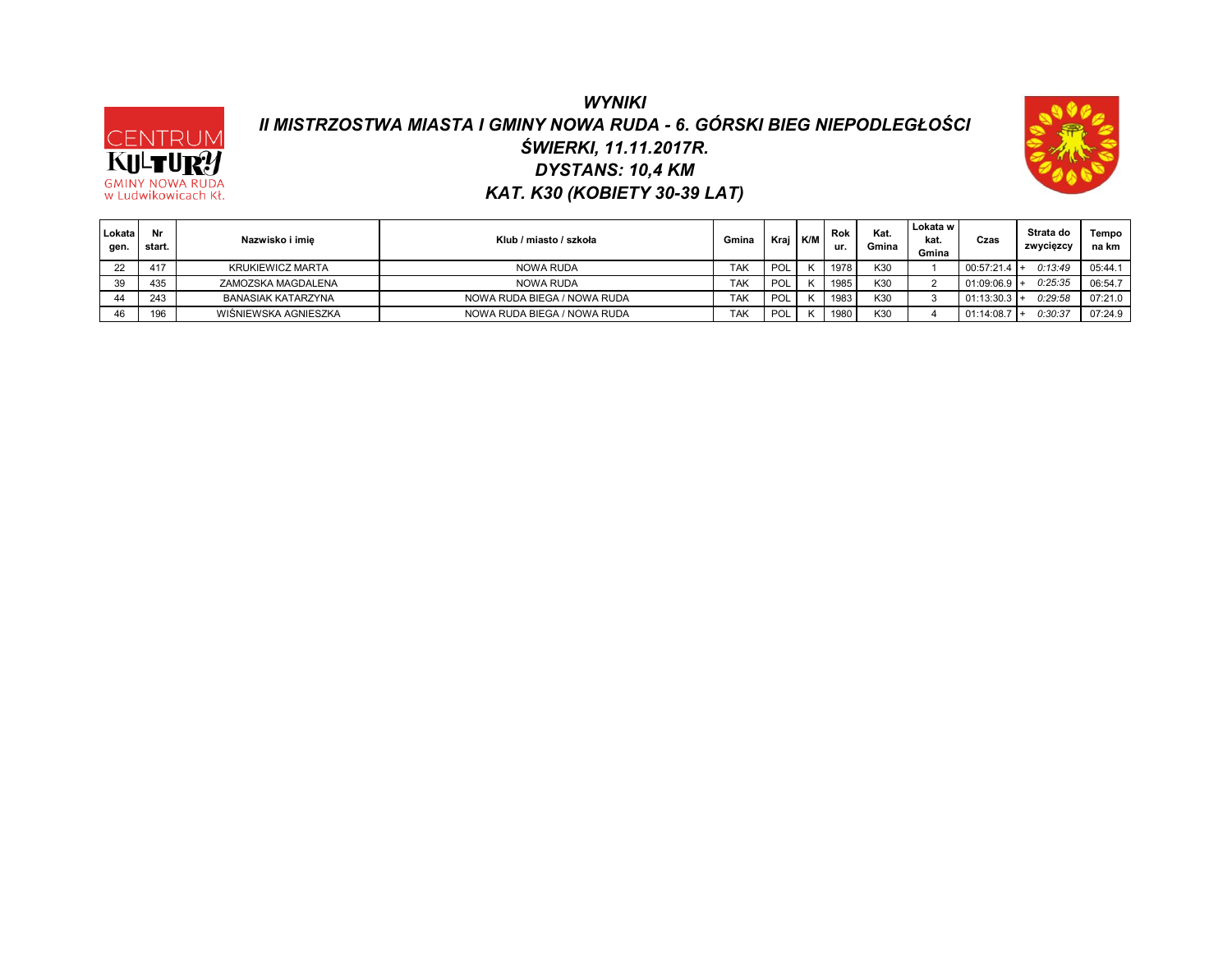## *WYNIKI II MISTRZOSTWA MIASTA I GMINY NOWA RUDA - 6. GÓRSKI BIEG NIEPODLEGŁOŚCI DYSTANS: 10,4 KM ŚWIERKI, 11.11.2017R. KAT. K40 (KOBIETY 40-49 LAT)*

CENTRUM KULTUR! **GMINY NOWA RUDA**<br>w Ludwikowicach Kł.



| Lokata<br>gen. | Nr<br>start. | Nazwisko i imie      | Klub / miasto / szkoła      | Gmina      | Krai           | K/M | Rok<br>ur. | Kat.<br>Gmina | Lokata w<br>kat.<br>Gmina | Czas           | Strata do<br>zwycięzcy | Tempo<br>na km |
|----------------|--------------|----------------------|-----------------------------|------------|----------------|-----|------------|---------------|---------------------------|----------------|------------------------|----------------|
|                | 10C          | MARCINKOWSKA MONIKA  | UKS LUDWIKOWICE / NOWA RUDA | TAK        | D <sub>O</sub> |     | 1975       | K40           |                           | $01:01:46.6$ + | 2:18:14                | 06:10.7        |
| 49             | 202          | <b>ZBYRYT HALINA</b> | UKS LUDWIKOWICE / NOWA RUDA | <b>TAK</b> | D <sub>O</sub> |     | 1973       | K40           |                           | 01:16:11.5     | 0:32:39                | 07:37.2        |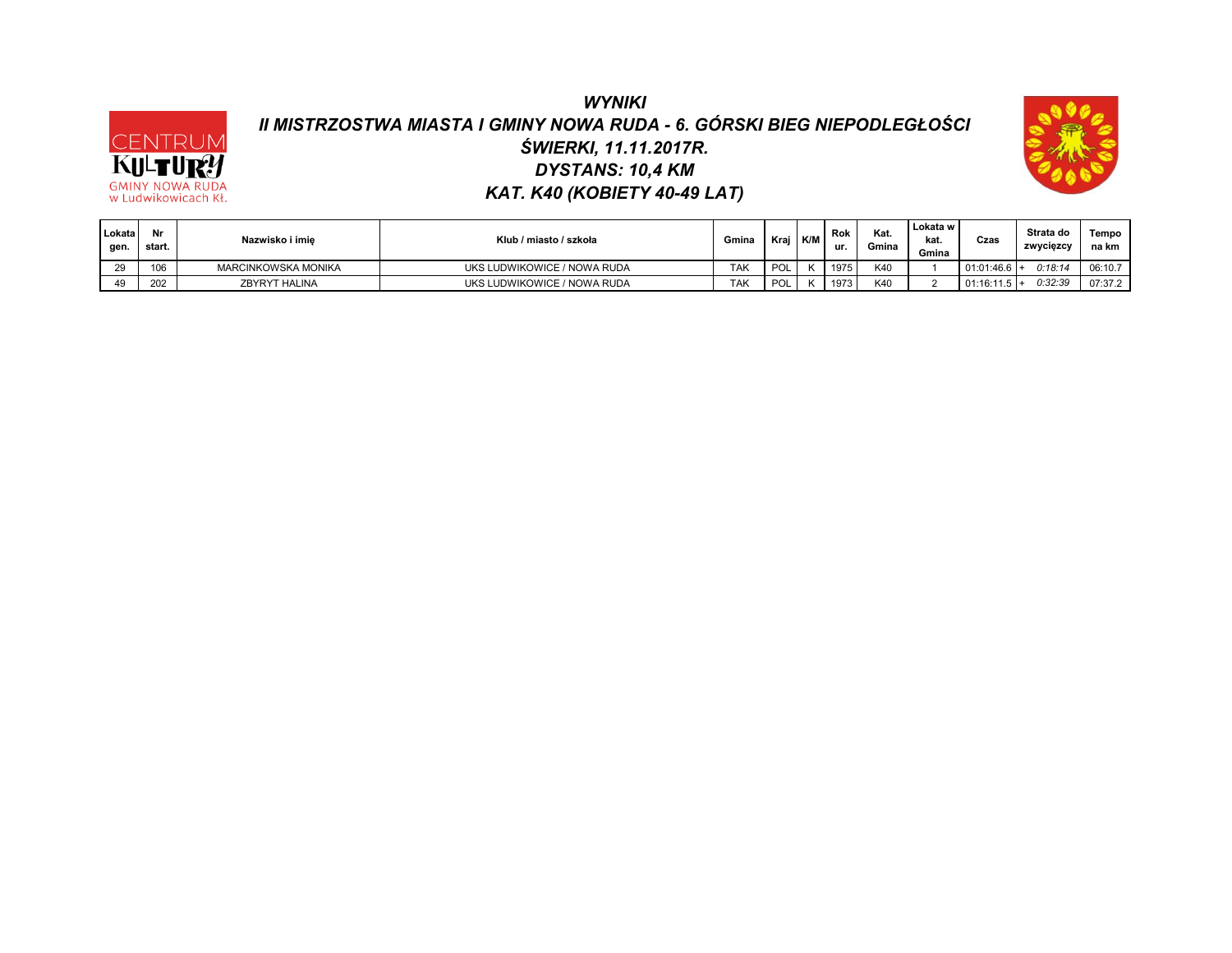# *WYNIKI II MISTRZOSTWA MIASTA I GMINY NOWA RUDA - 6. GÓRSKI BIEG NIEPODLEGŁOŚCI ŚWIERKI, 11.11.2017R. DYSTANS: 10,4 KM KAT. K50 (KOBIETY 50-54 LATA)*

CENTRUM

**KULTURY** 



| Lokata<br>gen. | Nr<br>start. | Nazwisko i imie        | Klub / miasto / szkoła | Gmina      | Krai | K/M | Rok<br>ur. | Kat.<br>Gmina | Lokata w<br>kat.<br>Gmina | Czas       | Strata do<br>zwycięzcy | Tempo<br>na km |
|----------------|--------------|------------------------|------------------------|------------|------|-----|------------|---------------|---------------------------|------------|------------------------|----------------|
|                | 459          | <b>KRZESIK JADWIGA</b> | NOWA RUDA SŁUPIEC      | <b>TAK</b> | POL  |     | 1964       | K50           |                           | 01:15:25.0 | 0:31:53<br>- 14        | 07:32.5        |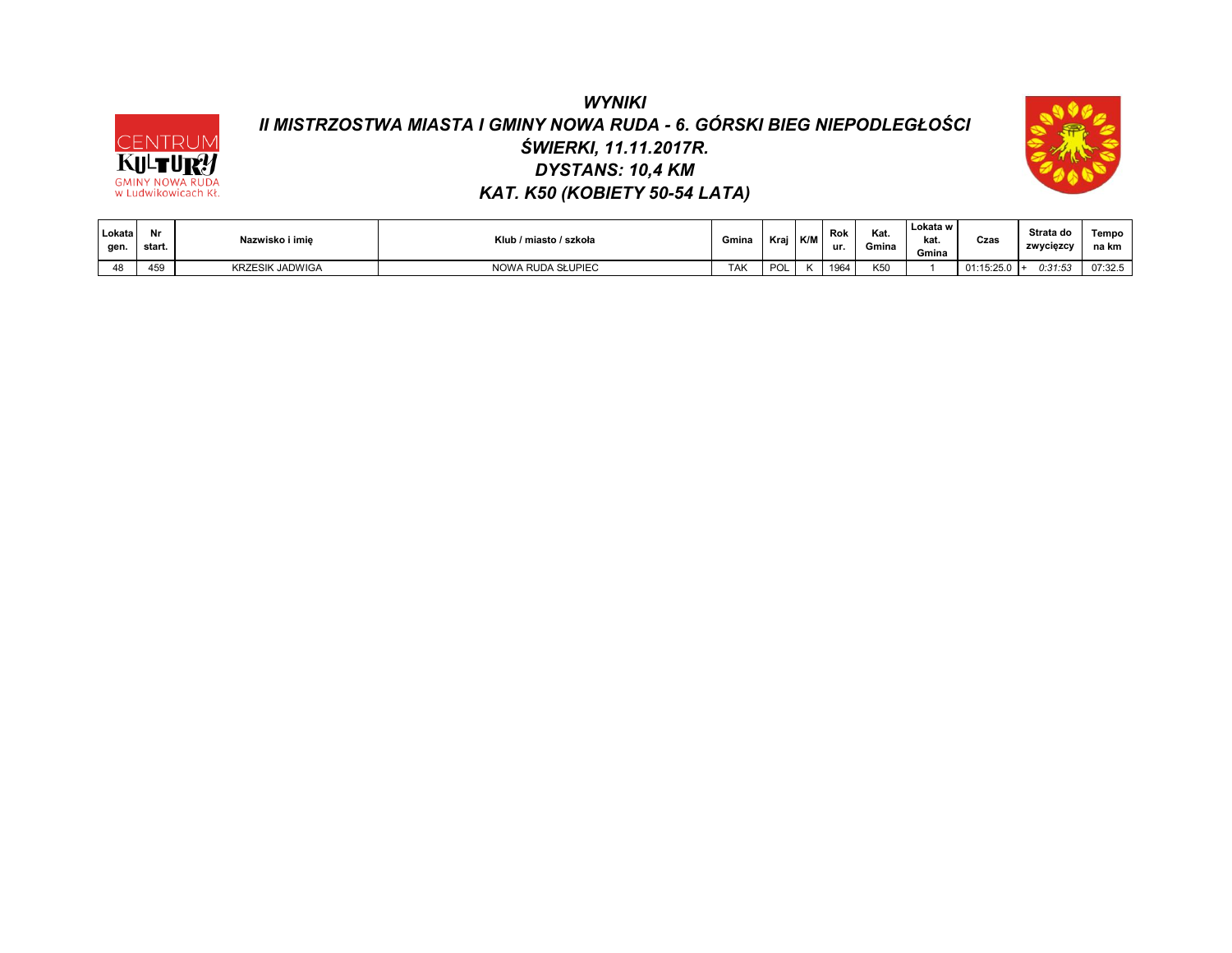### *WYNIKI II MISTRZOSTWA MIASTA I GMINY NOWA RUDA - 6. GÓRSKI BIEG NIEPODLEGŁOŚCI DYSTANS: 10,4 KM ŚWIERKI, 11.11.2017R. KAT. M16 (MĘŻCZYŹNI 16-19 LAT)*

CENTRUM KULTU **GMINY NOWA RUDA**<br>w Ludwikowicach Kł.



| Lokata<br>gen. | Nr<br>start. | Nazwisko i imie   | Klub / miasto / szkoła                            | Gmina      | Krai | <b>K/M</b> | Rok<br>ur. | Kat.<br>Gmina | Lokata w<br>kat.<br>Gmina | Czas           | Strata do<br>zwycięzcy | Tempo<br>na km |
|----------------|--------------|-------------------|---------------------------------------------------|------------|------|------------|------------|---------------|---------------------------|----------------|------------------------|----------------|
|                | 58           | <b>GRUDA ADAM</b> | UKS LUDWIKOWICE / SŁUPIEC                         | <b>TAK</b> | POI  |            | 1999       | M16           |                           | $00:46:17.0$ + | 0:02:45                | 04:37.7        |
|                | 133          | PIECHOCKI MICHAŁ  | UKS LUDWIKOWICE / LUDWIKOWICE KŁODZKIE            | <b>TAK</b> | POI  |            | 2001       | M16           |                           | $00:46:40.0 +$ | 0.03.08                | 04:40.0        |
|                | 398          | OGORZAŁEK JAKUB   | MKS DUSZNIKI-ZDRÓJ/SMS DUSZNIKI-ZDRÓJ / NOWA RUDA | <b>TAK</b> | POI  |            | 2001       | M16           |                           | $00:48:10.5$ + | 0.04.38                | 04:49.0        |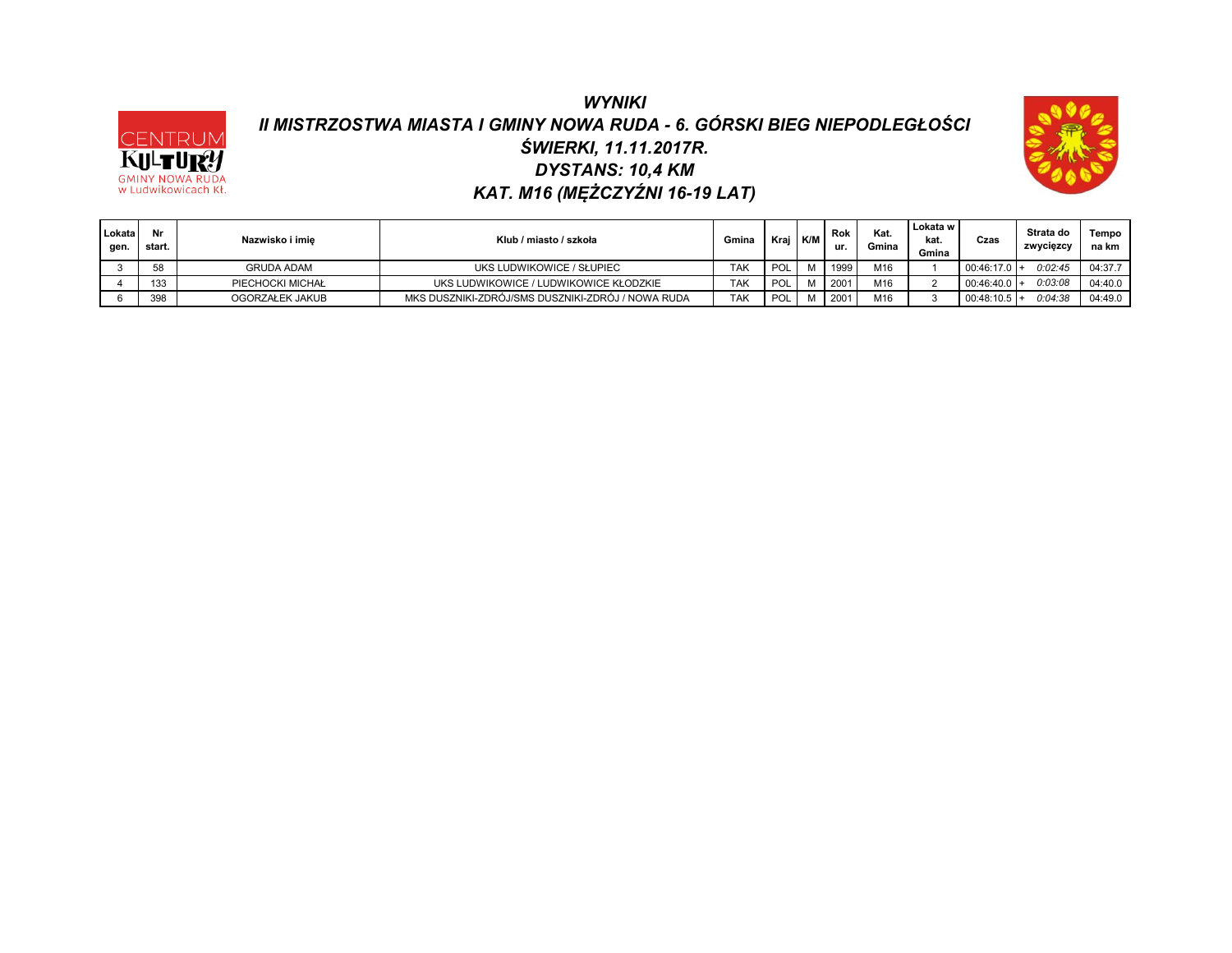### *WYNIKI II MISTRZOSTWA MIASTA I GMINY NOWA RUDA - 6. GÓRSKI BIEG NIEPODLEGŁOŚCI DYSTANS: 10,4 KM ŚWIERKI, 11.11.2017R. KAT. M20 (MĘŻCZYŹNI 20-29 LAT)*

CENTRUM<br>KULTURY

**GMINY NOWA RUDA**<br>w Ludwikowicach Kł.



| Lokata<br>gen. | Nr<br>start. | Nazwisko i imie          | Klub / miasto / szkoła         | Gmina      | Kraj | K/M      | <b>Rok</b><br>ur. | Kat.<br>Gmina   | Lokata w<br>kat.<br>Gmina | Czas       | Strata do<br>zwycięzcy | Tempo<br>na km |
|----------------|--------------|--------------------------|--------------------------------|------------|------|----------|-------------------|-----------------|---------------------------|------------|------------------------|----------------|
|                | 212          | MAŚLANKA WOJCIECH        | UKS LUDWIKOWICE / SOKOLEC      | <b>TAK</b> | POL  |          | 1990              | M20             |                           | 00:43:32.1 | 0:00:00                | 04:21.2        |
|                | 15           | <b>BUCZAKOWSKI ADAM</b>  | UKS LUDWIKOWICE / SOKOLEC      | <b>TAK</b> | POL  |          | 1989              | M20             | $\epsilon$                | 00:49:57.7 | 0.06.26                | 04:59.8        |
|                | 453          | <b>JANUSZ ALEKSANDER</b> | SOKOLEC FANS & BENIO / SOKOLEC | <b>TAK</b> | POL  | <b>A</b> | 1992              | M20             | - 0                       | 00:54:22.3 | 0:10:50                | 05:26.2        |
| 25             | 451          | POPIEL RAFAL             | NOWA RUDA SŁUPIEC              | <b>TAK</b> | POL  |          | 1992              | M <sub>20</sub> |                           | 00:58:54.8 | 0:15:23                | 05:53.5        |
|                | 124          | OKOŃSKI RAFAŁ            | NOWA RUDA                      | <b>TAK</b> | POL  | M        | 1994              | M20             |                           | 01:10:42.2 | 0:27:10                | 07:04.2        |
|                | 115          | MOŻYŃSKI TOMASZ          | NOWA RUDA                      | <b>TAK</b> | POL  |          | 1989              | M20             | 6                         | 01:25:25.8 | 0.41.54                | 08:32.6        |
|                | 44           | DUTKIEWICZ BOGUSZ        | BROTHER IN ARMS / NOWA RUDA    | <b>TAK</b> | POL  |          | 1988              | M20             |                           | 01:31:44   | 0:48:12                | 09:10.4        |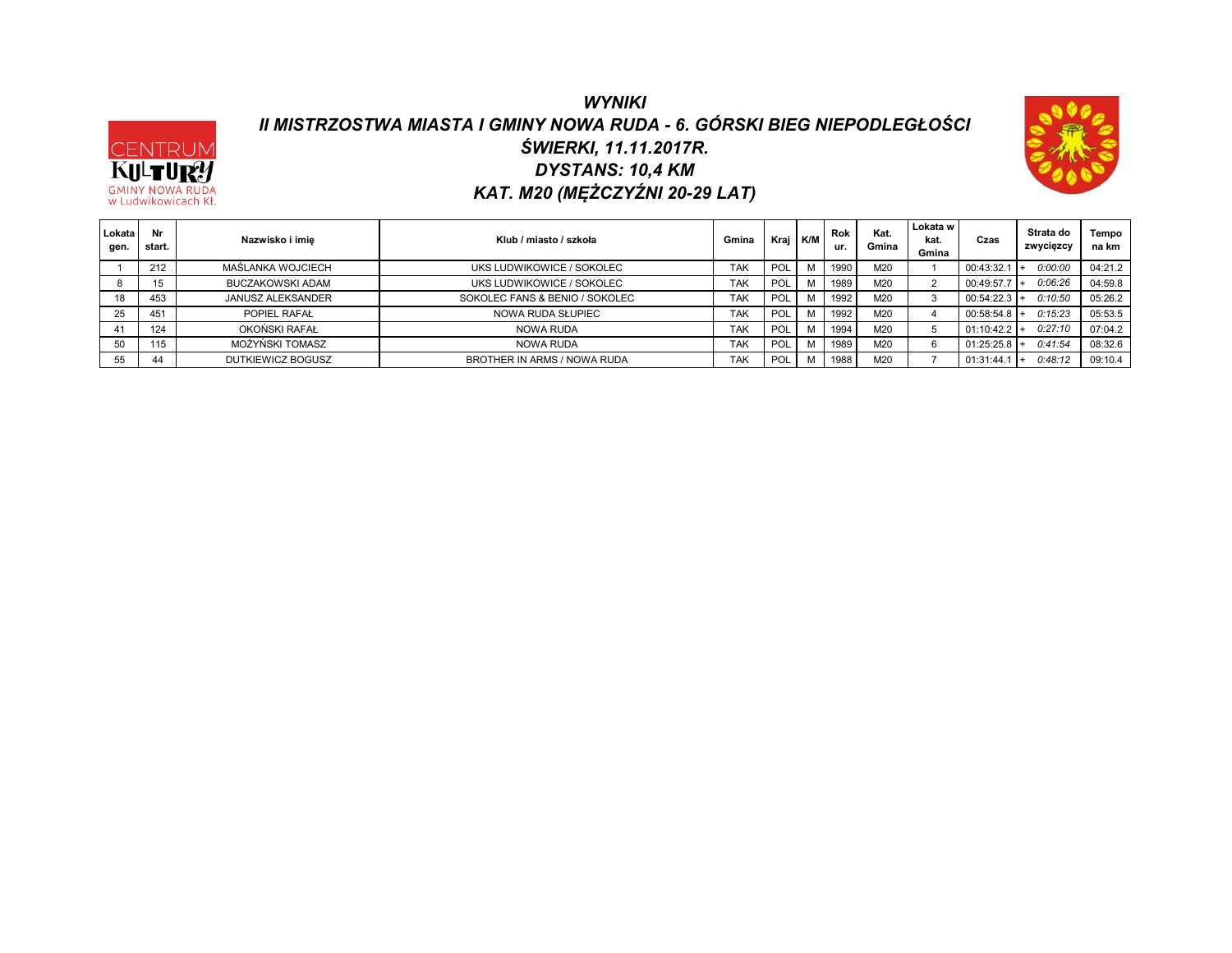#### *WYNIKI II MISTRZOSTWA MIASTA I GMINY NOWA RUDA - 6. GÓRSKI BIEG NIEPODLEGŁOŚCI DYSTANS: 10,4 KM ŚWIERKI, 11.11.2017R. KAT. M30 (MĘŻCZYŹNI 30-39 LAT)*

CENTRUM KULTURY **GMINY NOWA RUDA**<br>w Ludwikowicach Kł.



| Lokata<br>gen. | Nr<br>start. | Nazwisko i imie            | Klub / miasto / szkoła                        | Gmina      | Krai       | K/N | Rok<br>ur. | Kat.<br>Gmina | Lokata w<br>kat.<br>Gmina | Czas           | Strata do<br>zwycięzcy | Tempo<br>na km |
|----------------|--------------|----------------------------|-----------------------------------------------|------------|------------|-----|------------|---------------|---------------------------|----------------|------------------------|----------------|
|                | 5            | <b>BECZKOWSKI ŁUKASZ</b>   | UKS LUDWIKOWICE / SŁUPIEC                     | <b>TAK</b> | POL        | M   | 1981       | M30           |                           | 00:45:50.5     | 0:02:18                | 04:35.1        |
|                | 134          | PIEKARZ MARIUSZ            | UKS LUDWIKOWICE / JUGÓW                       | <b>TAK</b> | POL        | M   | 1982       | M30           | 2                         | 00:48:53.0     | 0:05:21                | 04:53.3        |
| 9              | 29           | CZAJKA GRZEGORZ            | UKS LUDWIKOWICE / NOWA RUDA                   | <b>TAK</b> | POL        | M   | 1979       | M30           | 3                         | 00:50:00.1     | 0:06:28                | 05:00.0        |
| 10             | 6            | <b>BEDNAREK SEBASTIAN</b>  | KOLKA TEAM NOWA RUDA / NOWA RUDA              | <b>TAK</b> | POL        | м   | 1984       | M30           | 4                         | 00:50:49.9     | 0:07:18                | 05:05.0        |
| 11             | 208          | <b>JABŁOŃSKI SEBASTIAN</b> | 22 KBPG / NOWA RUDA                           | <b>TAK</b> | POL        | M   | 1978       | M30           | 5                         | 00:51:39.8     | 0:08:08                | 05:10.0        |
| 14             | 238          | <b>TOMKÓW IRENEUSZ</b>     | AKTYWNA NOWA RUDA / NOWA RUDA                 | <b>TAK</b> | POL        | M   | 1978       | M30           | 6                         | 00:52:35.9     | 0:09:04                | 05:15.6        |
| 15             | 150          | ROZUMKIEWICZ PAWEŁ         | ŚWIDNICKA GRUPA BIEGOWA / NOWA RUDA           | <b>TAK</b> | POL        | м   | 1987       | M30           | $\overline{7}$            | 00:52:37.5     | 0.09:05                | 05:15.8        |
| 17             | 239          | <b>BANAŚ ROBERT</b>        | AKTYWNA NOWA RUDA / NOWA RUDA                 | <b>TAK</b> | <b>POL</b> | M   | 1981       | M30           | 8                         | 00:54:19.2     | 0:10:47                | 05:25.9        |
| 20             | 224          | <b>PAŁYS MARCIN</b>        | AKTYWNA NOWA RUDA / NOWA RUDA                 | <b>TAK</b> | POL        | M   | 1986       | M30           | 9                         | 00:55:08.2     | 0:11:36                | 05:30.8        |
| 24             | 464          | <b>TYŚ RADOSŁAW</b>        | <b>NOWA RUDA</b>                              | <b>TAK</b> | POL        | M   | 1985       | M30           | 10                        | 00:58:36.4     | 0:15:04                | 05:51.6        |
| 27             | 61           | <b>HOLINATY PIOTR</b>      | KOLKA TEAM NOWA RUDA / NOWA RUDA              | <b>TAK</b> | POL        | M   | 1985       | M30           | 11                        | 00:59:56.0     | 0:16:24                | 05:59.6        |
| 28             | 457          | WIŚNIEWSKI ŁUKASZ          | KOLKA TEAM NOWA RUDA / CZERWIEŃCZYCE          | <b>TAK</b> | POL        | M   | 1985       | M30           | 12                        | 01:01:18.6     | 0:17:47                | 06:07.9        |
| 30             | 162          | SÓJKA PIOTR                | KLUB BIEGACZA KOMPANIA PIWOWARSKA / NOWA RUDA | <b>TAK</b> | POL        | M   | 1987       | M30           | 13                        | 01:03:06.8     | 0:19:35                | 06:18.7        |
| 31             | 454          | ZIEBIŃSKI ANDRZEJ          | <b>BARTNICA</b>                               | <b>TAK</b> | <b>POL</b> | M   | 1981       | M30           | 14                        | 01:03:50.3     | 0:20:18                | 06:23.0        |
| 32             | 94           | KUKURYK KRZYSZTOF          | NOWA RUDA BIEGA / NOWA RUDA                   | <b>TAK</b> | POL        | M   | 1979       | M30           | 15                        | 01:04:12.3     | 0:20:40                | 06:25.2        |
| 33             | 105          | <b>MALIK MICHAŁ</b>        | SOKOLEC FANS & BENIO / SOKOLEC                | <b>TAK</b> | POL        | M   | 1985       | M30           | 16                        | 01:04:49.9     | 0:21:18                | 06:29.0        |
| 34             | 240          | <b>LASKOWSKI MARCIN</b>    | AKTYWNA NOWA RUDA / NOWA RUDA                 | <b>TAK</b> | POL        | м   | 1987       | M30           | 17                        | 01:06:28.5     | 0:22:56                | 06:38.9        |
| 35             | 365          | <b>KALICKI ARIEL</b>       | KONDYCJA.NET TEAM / NOWA RUDA                 | <b>TAK</b> | POL        | M   | 1982       | M30           | 18                        | 01:06:35.5     | 0:23:03                | 06:39.5        |
| 36             | 187          | <b>TURKIEWICZ DAWID</b>    | WOLIBÓRZ TRIAL TEAM / WOLIBÓRZ                | <b>TAK</b> | <b>POL</b> | M   | 1987       | M30           | 19                        | 01:06:58.8     | 0:23:27                | 06:41.9        |
| 40             | 216          | GÓRSKI BARTOSZ             | NOWA RUDA                                     | <b>TAK</b> | POL        | M   | 1985       | M30           | 20                        | 01:10:34.4     | 0:27:02                | 07:03.4        |
| 45             | 164          | STANIOCHA OKTAWIAN         | <b>NOWA RUDA</b>                              | <b>TAK</b> | POL        | м   | 1985       | M30           | 21                        | $01:14:05.6$ + | 0:30:33                | 07:24.6        |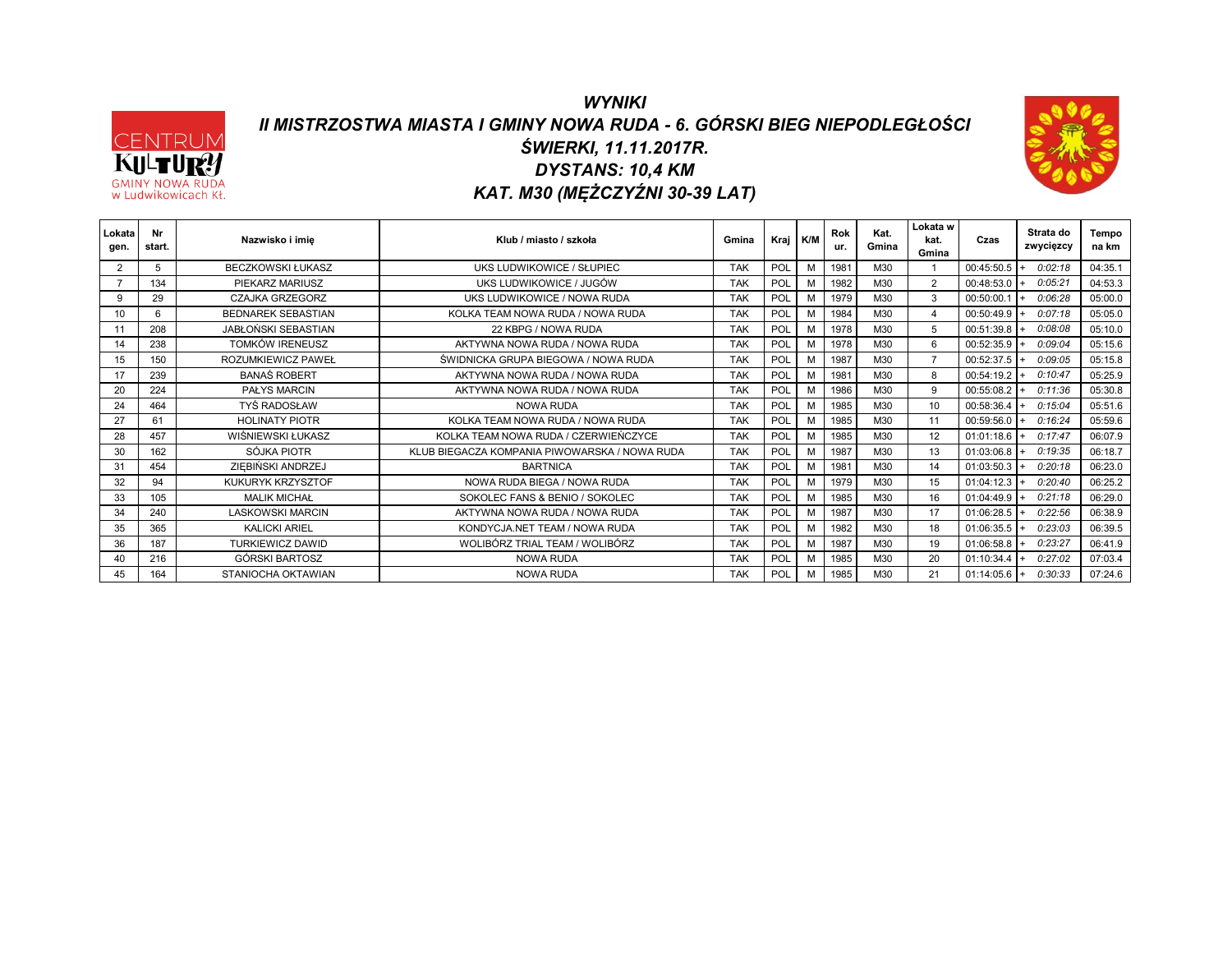### *WYNIKI II MISTRZOSTWA MIASTA I GMINY NOWA RUDA - 6. GÓRSKI BIEG NIEPODLEGŁOŚCI DYSTANS: 10,4 KM ŚWIERKI, 11.11.2017R. KAT. M40 (MĘŻCZYŹNI 40-49 LAT)*

CENTRUM KULTURY **GMINY NOWA RUD** w Ludwikowicach Kł.



| Lokata<br>gen. | Nr<br>start. | Nazwisko i imie        | Klub / miasto / szkoła           | Gmina      | Kraj       | K/M | Rok<br>ur. | Kat.<br>Gmina    | Lokata w<br>kat.<br>Gmina | Czas       | Strata do<br>zwycięzcy | Tempo<br>na km |
|----------------|--------------|------------------------|----------------------------------|------------|------------|-----|------------|------------------|---------------------------|------------|------------------------|----------------|
|                | 456          | PTASIŃSKI TOMASZ       | <b>NOWA RUDA</b>                 | <b>TAK</b> | POL        | M   | 1977       | M <sub>4</sub> C |                           | 00:51:59.6 | 0.08.28                | 05:12.0        |
|                | 213          | ZIELIŃSKI DANIEL       | UKS LUDWIKOWICE                  | <b>TAK</b> | <b>POL</b> |     | 1974       | M4C              | $\sim$                    | 00:52:34.7 | 0.09:03                | 05:15.5        |
| 19             | 231          | <b>MARKOWSKI PIOTR</b> | NOWA RUDA                        | TAK        | POL        |     | 1974       | M4C              | - 3                       | 00:54:52.3 | 0:11:20                | 05:29.2        |
| 21             | 197          | WIŚNIEWSKI JACEK       | NOWA RUDA BIEGA / NOWA RUDA      | <b>TAK</b> | <b>POL</b> |     | 1976       | M40              |                           | 00:56:02.8 | 0:12:31                | 05:36.3        |
| 23             | 152          | <b>RYŁ DOMINIK</b>     | UKS LUDWIKOWICE / NOWA RUDA      | <b>TAK</b> | POL        |     | 1976       | M4C              |                           | 00:57:47.6 | 0:14:16                | 05:46.8        |
| 37             | 18           | <b>CABAN RAFAL</b>     | UKS LUDWIKOWICE / OLEŚNICA       | <b>TAK</b> | POL        |     | 1975       | M4C              | 6                         | 01:07:08.6 | 0:23:37                | 06:42.9        |
| 38             | 137          | PŁACHYTKA JAN          | KOLKA TEAM NOWA RUDA / NOWA RUDA | <b>TAK</b> | POL        |     | 1977       | M <sub>4</sub> C |                           | 01:07:22.9 | 0:23:51                | 06:44.3        |
| 47             | 413          | PECAK DARIUSZ          | NOWA RUDA                        | TAK        | <b>POL</b> | м   | 1970       | M40              |                           | 01:15:10.5 | 0:31:38                | 07:31.1        |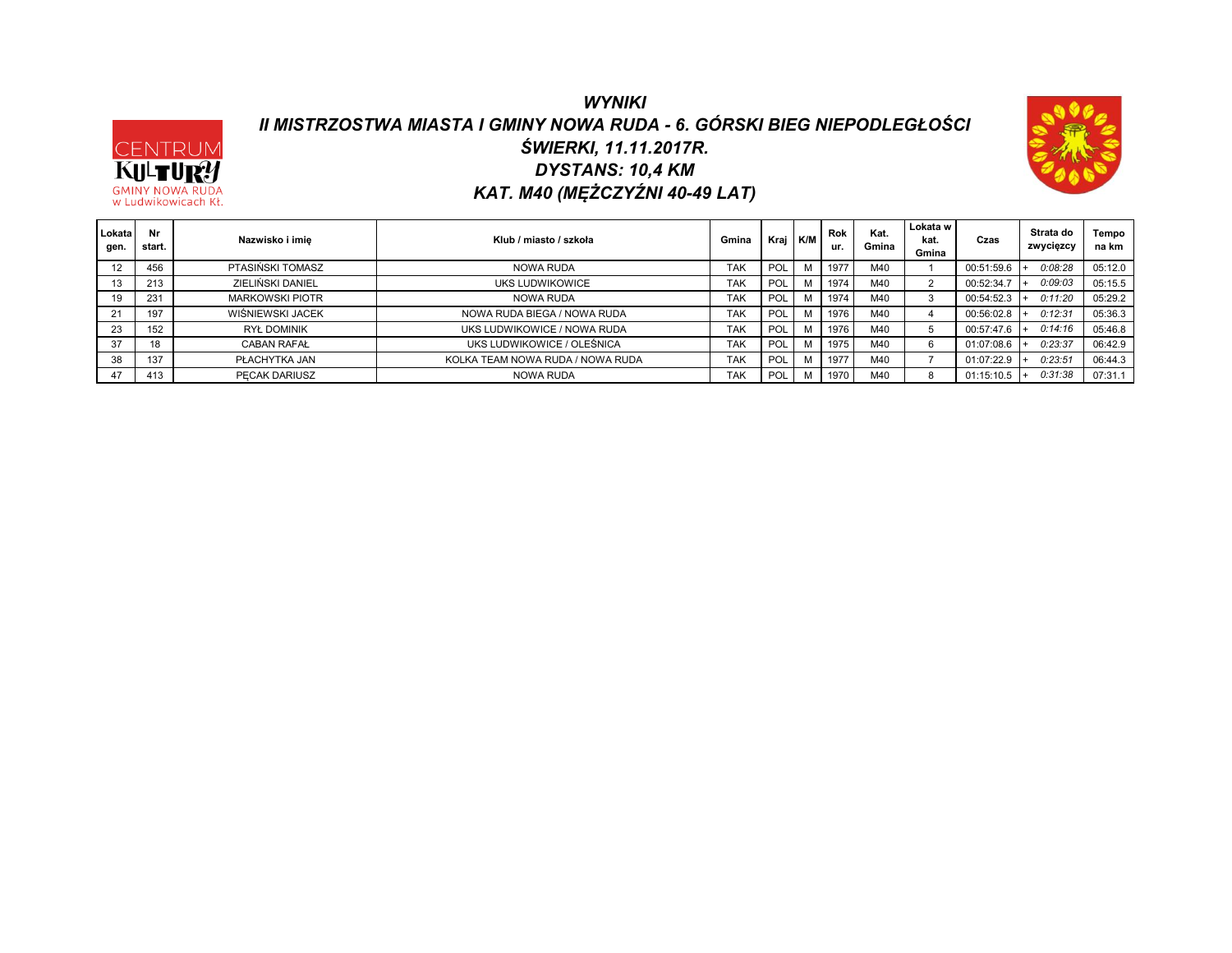# *WYNIKI II MISTRZOSTWA MIASTA I GMINY NOWA RUDA - 6. GÓRSKI BIEG NIEPODLEGŁOŚCI DYSTANS: 10,4 KM ŚWIERKI, 11.11.2017R. KAT. M50 (MĘŻCZYŹNI 50-54 LATA)*

CENTRUM KULTURY **GMINY NOWA RUDA**<br>w Ludwikowicach Kł.



| Lokata<br>aen. | Nr<br>start. | Nazwisko i imie       | Klub / miasto / szkoła      | Gmina      | Kraj | K/M | Rok<br>ur. | Kat.<br>Gmina   | Lokata w<br>kat.<br>Gmina | Czas       | Strata do<br>zwycięzcy | Tempo<br>na km |
|----------------|--------------|-----------------------|-----------------------------|------------|------|-----|------------|-----------------|---------------------------|------------|------------------------|----------------|
|                | 203          | <b>ZBYRYT MAREK</b>   | UKS LUDWIKOWICE / NOWA RUDA | <b>TAK</b> | POL  |     | 1965       | M <sub>50</sub> |                           | 00:53:55.8 | 0:10:24                | 05:23.6        |
| ne.<br>ZO.     | 191          | WEGLARZ ANDRZEJ       | NOWA RUDA                   | TAK        | POL  |     | 1966       | M <sub>50</sub> |                           | 00:59:10.4 | 0:15:38                | 05:55.0        |
|                |              | <b>CHORZEPA ARTUR</b> | UKS LUDWIKOWICE / WOLIBÓRZ  | <b>TAK</b> | POL  | M   | 1967       | M50             |                           | 01:12:57.2 | 0:29:25                | 07:17.7        |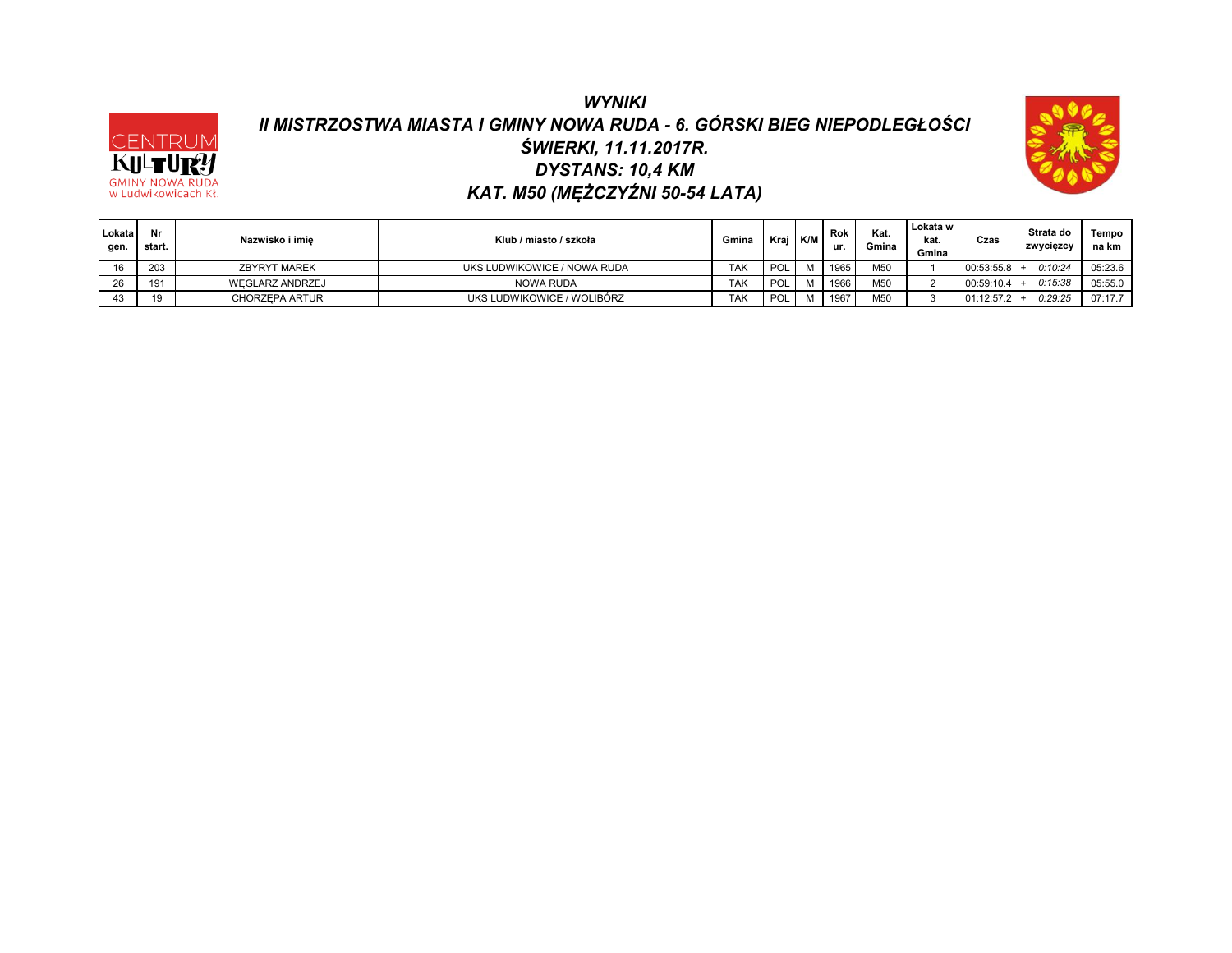# *WYNIKI II MISTRZOSTWA MIASTA I GMINY NOWA RUDA - 6. GÓRSKI BIEG NIEPODLEGŁOŚCI DYSTANS: 10,4 KM ŚWIERKI, 11.11.2017R. KAT. M60 (MĘŻCZYŹNI 60-64 LATA)*

CENTRUM<br>KULTURY<br>GMINY NOWA RUDA<br>W Ludwikowicach Kł.



| Lokata<br>gen | Nr<br>start. | Nazwisko i imie      | Klub / miasto / szkoła                       | Gmina      | Kra | K/M | Rok<br>ur. | Kat.<br>Gmina | Lokata w<br>kat.<br>Gmina | Czas           | Strata do<br>zwycięzcy | Tempo<br>na km |
|---------------|--------------|----------------------|----------------------------------------------|------------|-----|-----|------------|---------------|---------------------------|----------------|------------------------|----------------|
|               | 48           | <b>FERENC JANUSZ</b> | LUDWIKOWICE KŁODZKIE<br>LUDWIKOWICE<br>JKS I | <b>TAK</b> | וחם |     | 1954       | M60           |                           | $00:47:57.7$ + | 0:04:26                | 04:47.8        |